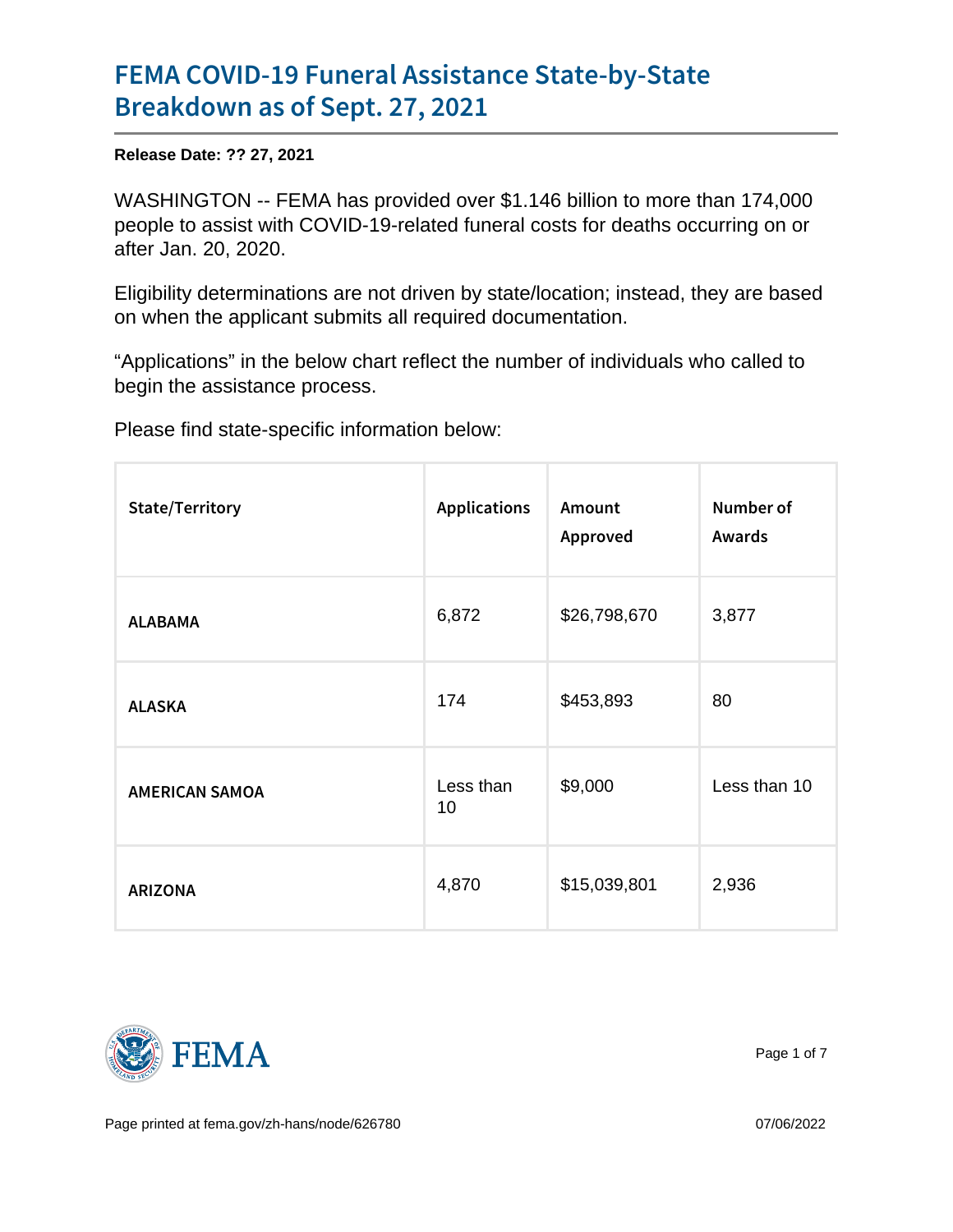| <b>ARKANSAS</b>                                 | 3,146  | \$11,396,853  | 1,787        |
|-------------------------------------------------|--------|---------------|--------------|
| CALIFORNIA                                      | 28,738 | \$114,095,249 | 17,513       |
| COLORADO                                        | 2,245  | \$7,734,565   | 1,369        |
| COMMONWEALTH OF THE ESSENTHE SEAS44<br>MARIANAS | 10     |               | Less than 10 |
| CONNECTICUT                                     | 3,273  | \$15,712,718  | 2,260        |
| DELAWARE                                        | 852    | \$3,265,184   | 518          |
| DISTRICT OF COLUMBIA 537                        |        | \$2,079,781   | 304          |
| <b>FLORIDA</b>                                  | 19,580 | \$54,930,759  | 9,667        |
| <b>GEORGIA</b>                                  | 11,397 | \$45,222,547  | 6,507        |
| GUAM                                            | 16     | \$51,162      | Less than 10 |



Page 2 of 7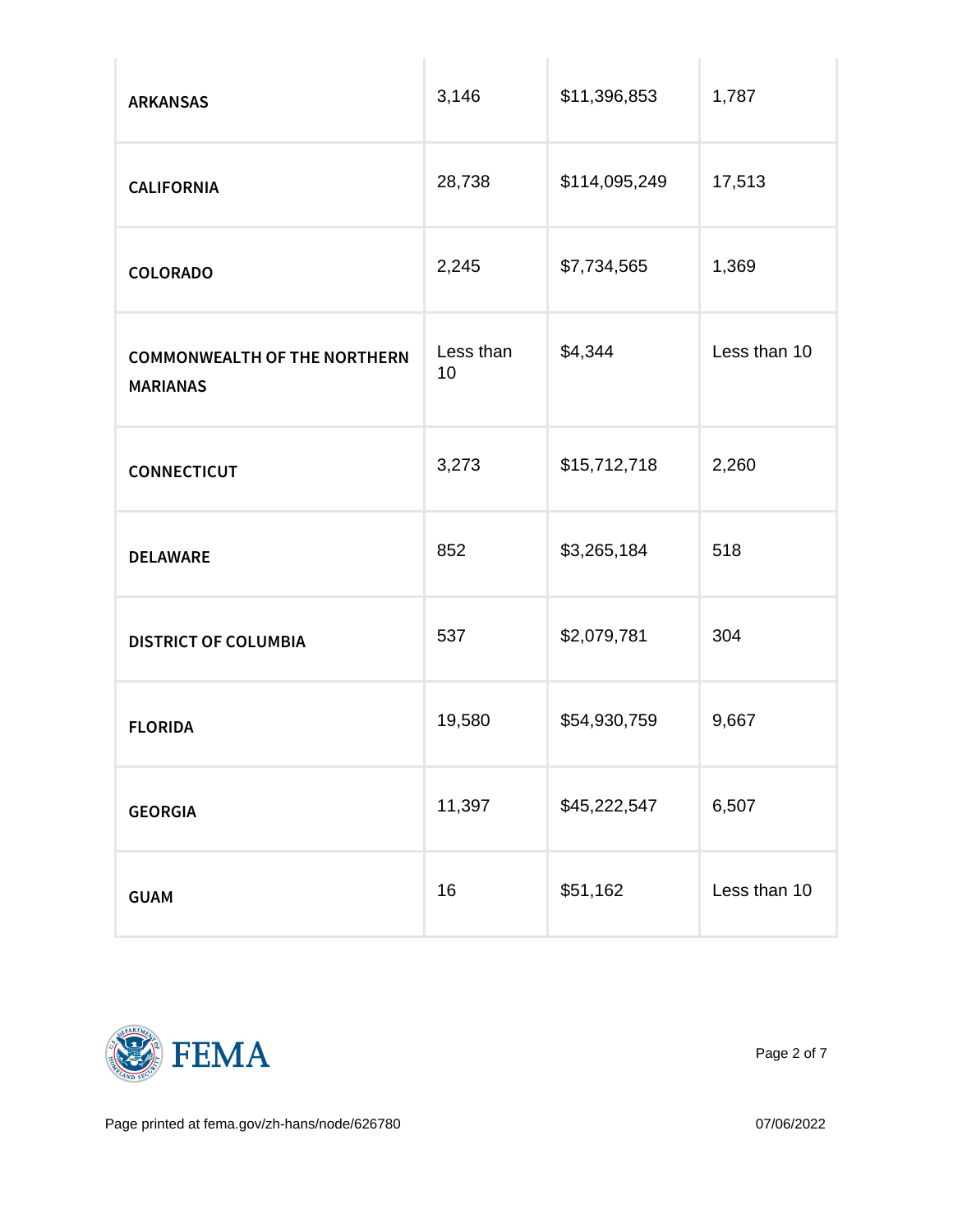| HAWAII          | 306    | \$915,881    | 158   |
|-----------------|--------|--------------|-------|
| IDAHO           | 639    | \$1,985,941  | 346   |
| <b>ILLINOIS</b> | 11,674 | \$51,422,185 | 7,499 |
| INDIANA         | 4,989  | \$22,643,123 | 3,222 |
| <b>IOWA</b>     | 2,420  | \$11,940,386 | 1,658 |
| KANSAS          | 2,365  | \$10,138,446 | 1,546 |
| KENTUCKY        | 4,010  | \$17,490,263 | 2,444 |
| LOUISIANA       | 5,536  | \$22,100,355 | 3,203 |
| MAINE           | 391    | \$1,188,291  | 219   |
| MARYLAND        | 5,414  | \$23,317,584 | 3,453 |



Page 3 of 7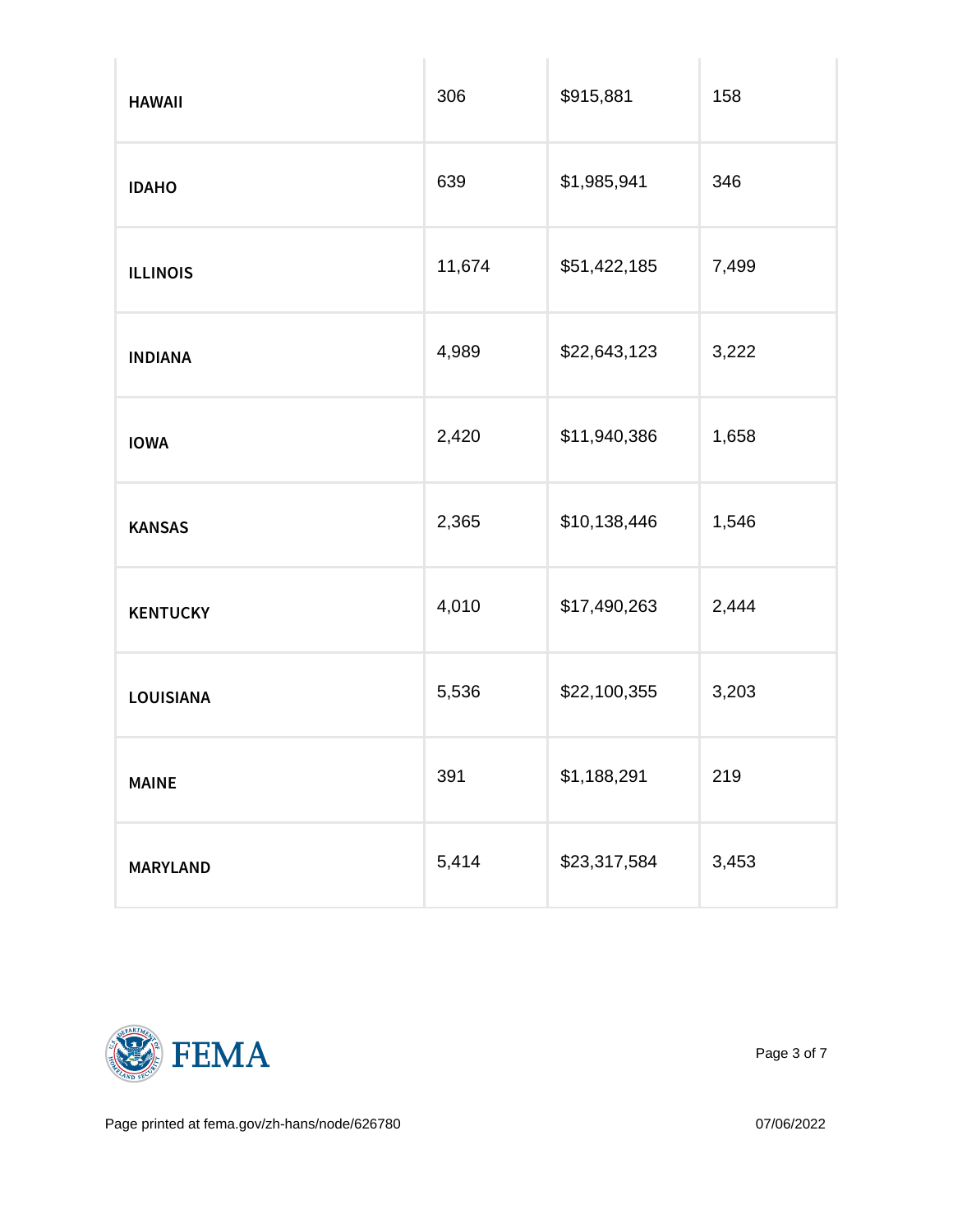| <b>MASSACHUSETTS</b> | 5,507  | \$25,775,338 | 3,697 |
|----------------------|--------|--------------|-------|
| MICHIGAN             | 9,333  | \$37,642,749 | 6,144 |
| MINNESOTA            | 2,696  | \$13,234,162 | 1,922 |
| <b>MISSISSIPPI</b>   | 4,758  | \$18,328,002 | 2,699 |
| <b>MISSOURI</b>      | 5,556  | \$21,231,662 | 3,354 |
| MONTANA              | 534    | \$1,446,249  | 276   |
| NEBRASKA             | 1,205  | \$5,697,582  | 802   |
| NEVADA               | 2,556  | \$7,556,391  | 1,357 |
| <b>NEW HAMPSHIRE</b> | 658    | \$2,694,732  | 443   |
| NEW JERSEY           | 11,472 | \$51,207,146 | 7,363 |



Page 4 of 7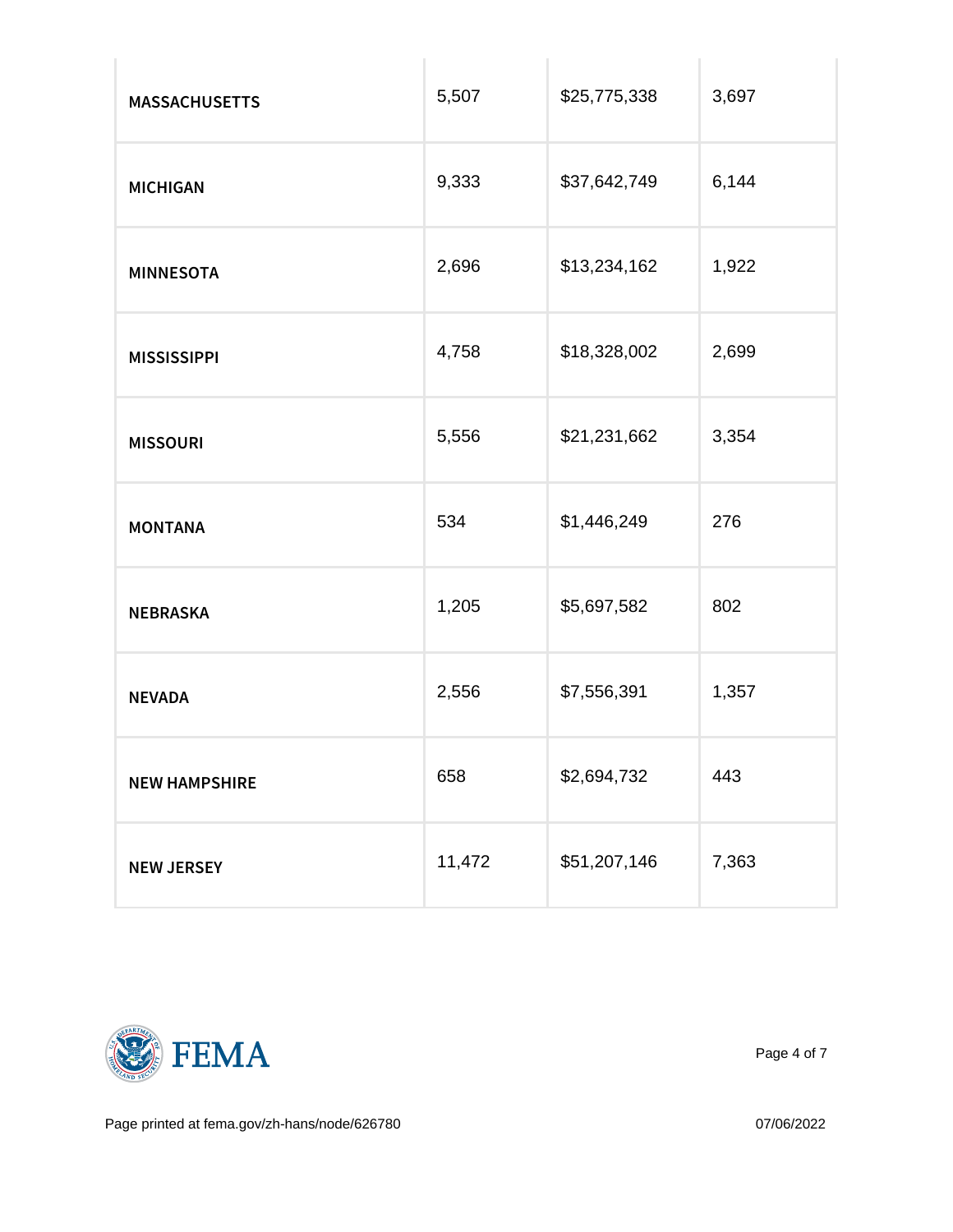| NEW MEXICO     | 1,561  | \$4,382,896   | 855    |
|----------------|--------|---------------|--------|
| NEW YORK       | 24,989 | \$105,883,281 | 15,255 |
| NORTH CAROLINA | 8,874  | \$35,358,990  | 5,299  |
| NORTH DAKOTA   | 654    | \$3,418,942   | 454    |
| OHIO           | 9,543  | \$42,101,577  | 6,488  |
| OKLAHOMA       | 4,134  | \$16,559,039  | 2,571  |
| OREGON         | 968    | \$2,674,664   | 504    |
| PENNSYLVANIA   | 12,434 | \$56,112,110  | 8,502  |
| PUERTO RICO    | 1,331  | \$2,335,381   | 643    |
| RHODE ISLAND   | 1,120  | \$4,612,144   | 669    |



Page 5 of 7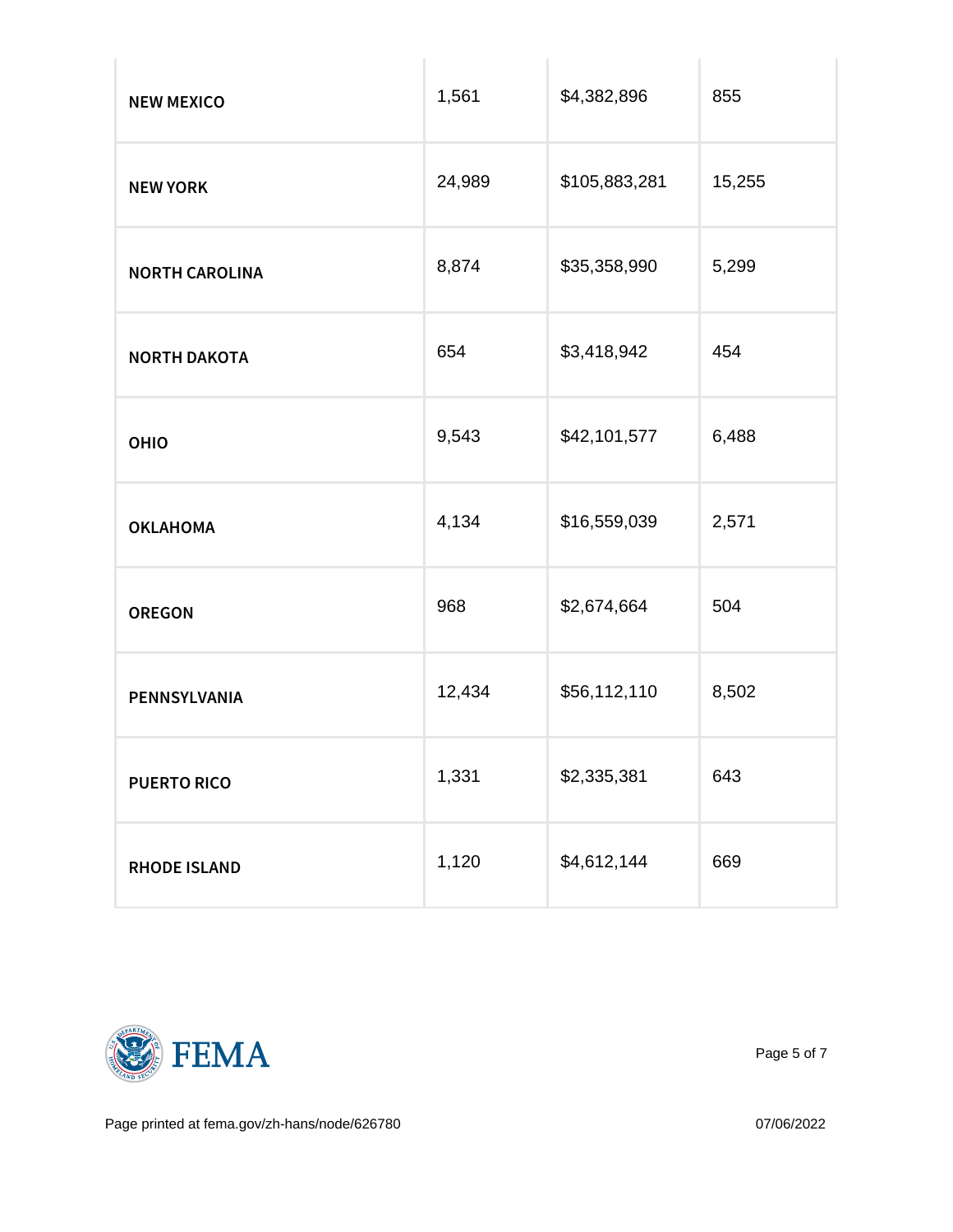| SOUTH CAROLINA       | 6,126  | \$25,505,697  | 3,661  |
|----------------------|--------|---------------|--------|
| SOUTH DAKOTA         | 693    | \$3,537,974   | 479    |
| <b>TENNESSEE</b>     | 7,434  | \$31,183,778  | 4,505  |
| <b>TEXAS</b>         | 26,474 | \$103,662,433 | 15,797 |
| U. S. VIRGIN ISLANDS | 32     | \$107,994     | 17     |
| UTAH                 | 1,139  | \$4,966,384   | 707    |
| VERMONT              | 135    | \$565,055     | 94     |
| <b>VIRGINIA</b>      | 6,140  | \$26,253,397  | 3,922  |
| WASHINGTON           | 2,012  | \$6,168,270   | 1,112  |
| WEST VIRGINIA        | 1,531  | \$5,921,154   | 870    |



Page 6 of 7